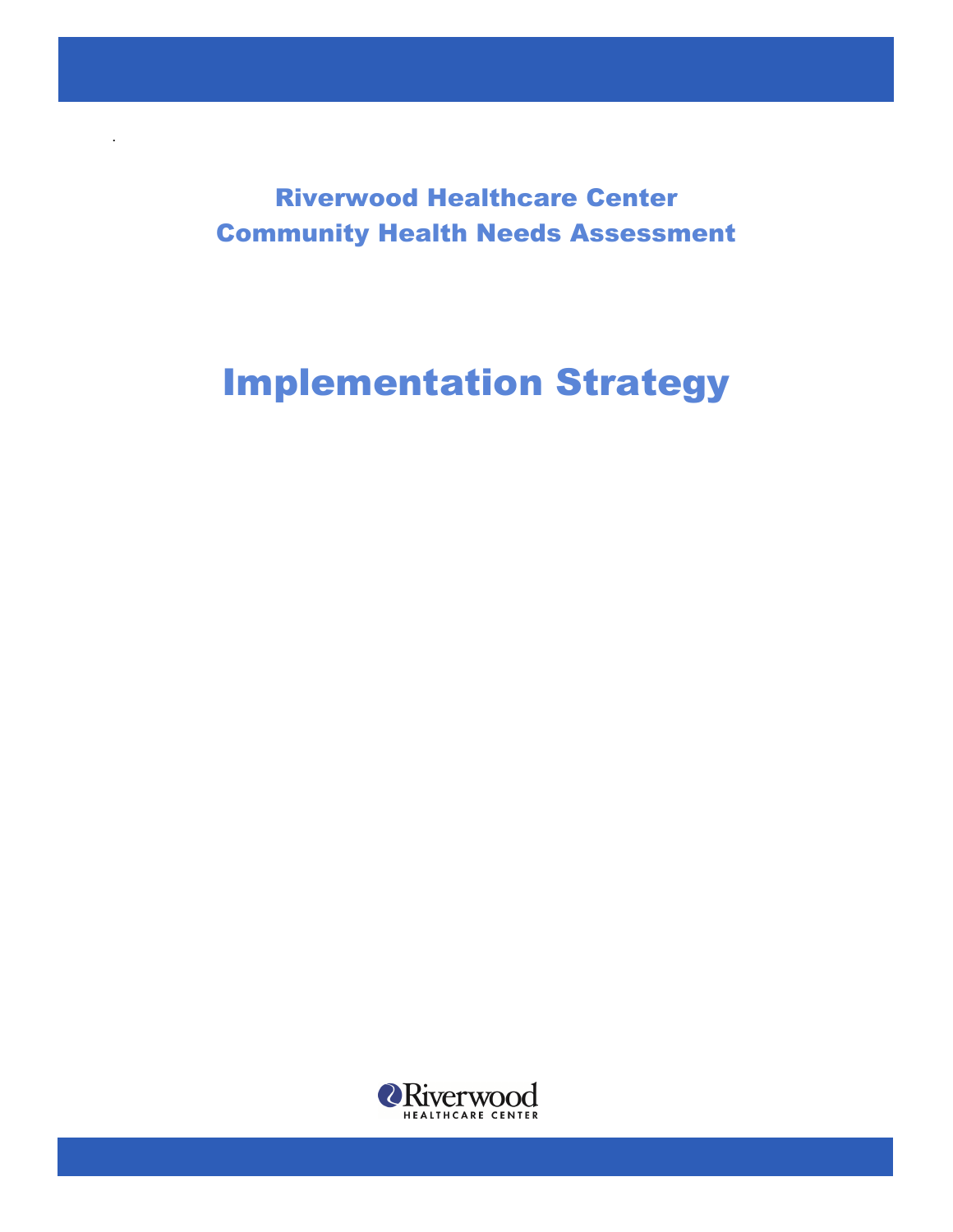## Implementation Strategy Adoption

**[IRS Form 990, Schedule H, Part V, Section B, 8-10, 2015]** 

This summary outlines Riverwood Healthcare Center's plan (Implementation Strategy) to address our community's health needs by 1) sustaining efforts operating within a targeted health priority area; 2) developing new programs and initiatives to address identified health needs; and 3) promoting an understanding of these health needs among other community organizations and within the public itself.

On October, 3, 2016, the Riverwood Healthcare Center Board of Directors approved this Implementation Strategy to undertake the outlined measures to meet the health needs of the community.

## Hospital-Level Community Benefit Planning

**[IRS Form 990, Schedule H, Part V, Section B, 11, 2015]** 

#### **Priority Health Issues To Be Addressed**

In consideration of the top health priorities identified through the CHNA process — and taking into account hospital resources and overall alignment with the hospital's mission, goals and strategic priorities — it was determined that RHCC would focus on developing and/or supporting strategies and initiatives to improve:

- 1. Mental Health
- 2. Nutrition, Physical Activity & Weight
- 3. Heart Disease & Stroke
- 4. Diabetes
- 5. Access to Healthcare Services
- 6. Injury & Violence
- 7. Substance Abuse

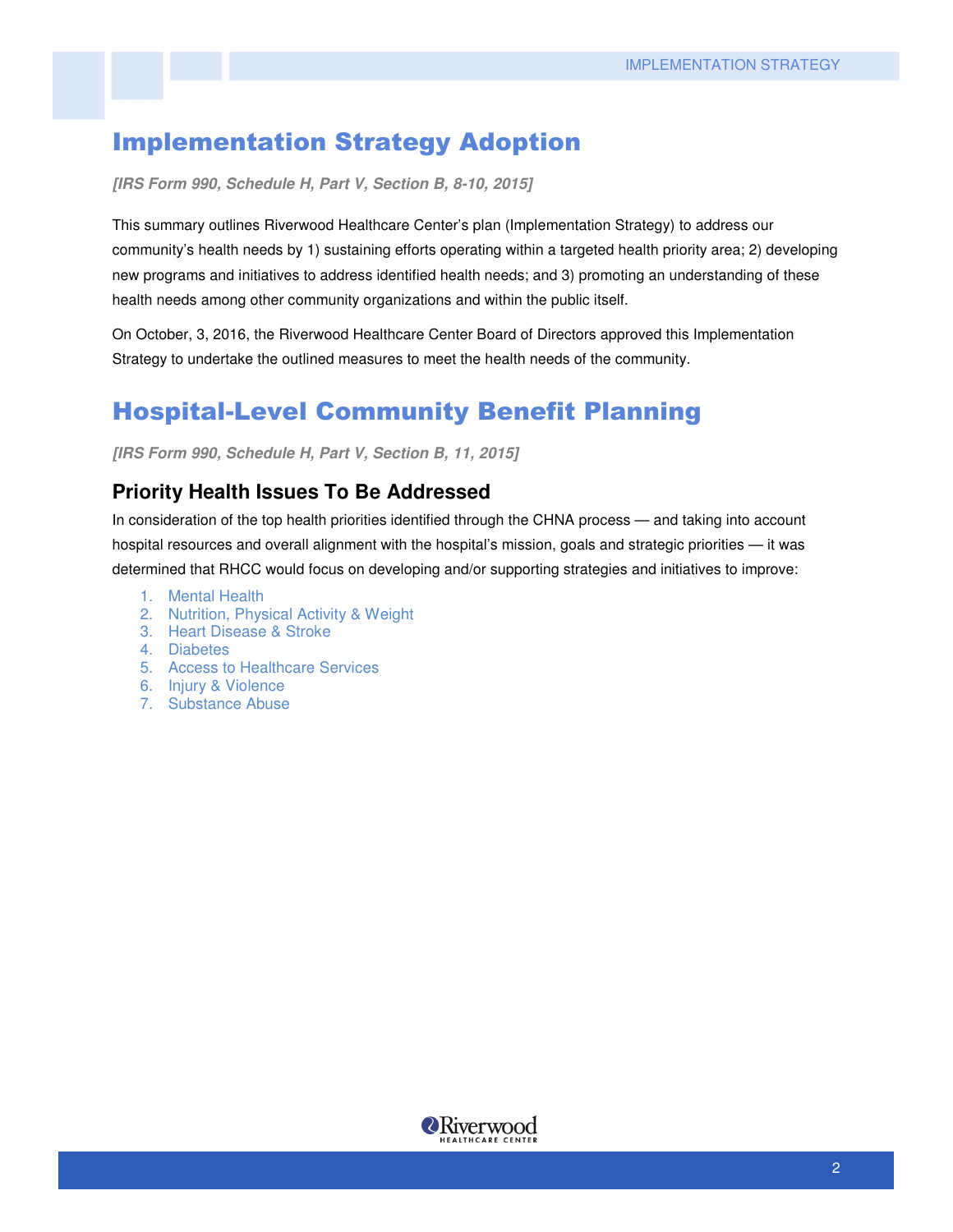#### **8. Priority Health Issues That Will Not Be Addressed & Why**

In acknowledging the wide range of priority health issues that emerged from the CHNA process, RHCC determined that it could only effectively focus on those which it deemed most pressing, most under-addressed, and most within its ability to influence.

| <b>Health Priorities</b><br><b>Not Chosen for Action</b> | <b>Reason</b>                                                                                                                                                                                                             |
|----------------------------------------------------------|---------------------------------------------------------------------------------------------------------------------------------------------------------------------------------------------------------------------------|
| <b>Family Planning</b>                                   | RHCC has limited resources to address unintended pregnancies for teens.<br>Other community organizations have infrastructure and programs to better meet<br>the need. Limited resources excluded this an area for action. |

#### **Implementation Strategies & Action Plans**

The following pages outline Riverwood Healthcare Center's plans to address those priority health issues chosen for action in the FY2016-FY2018 period.

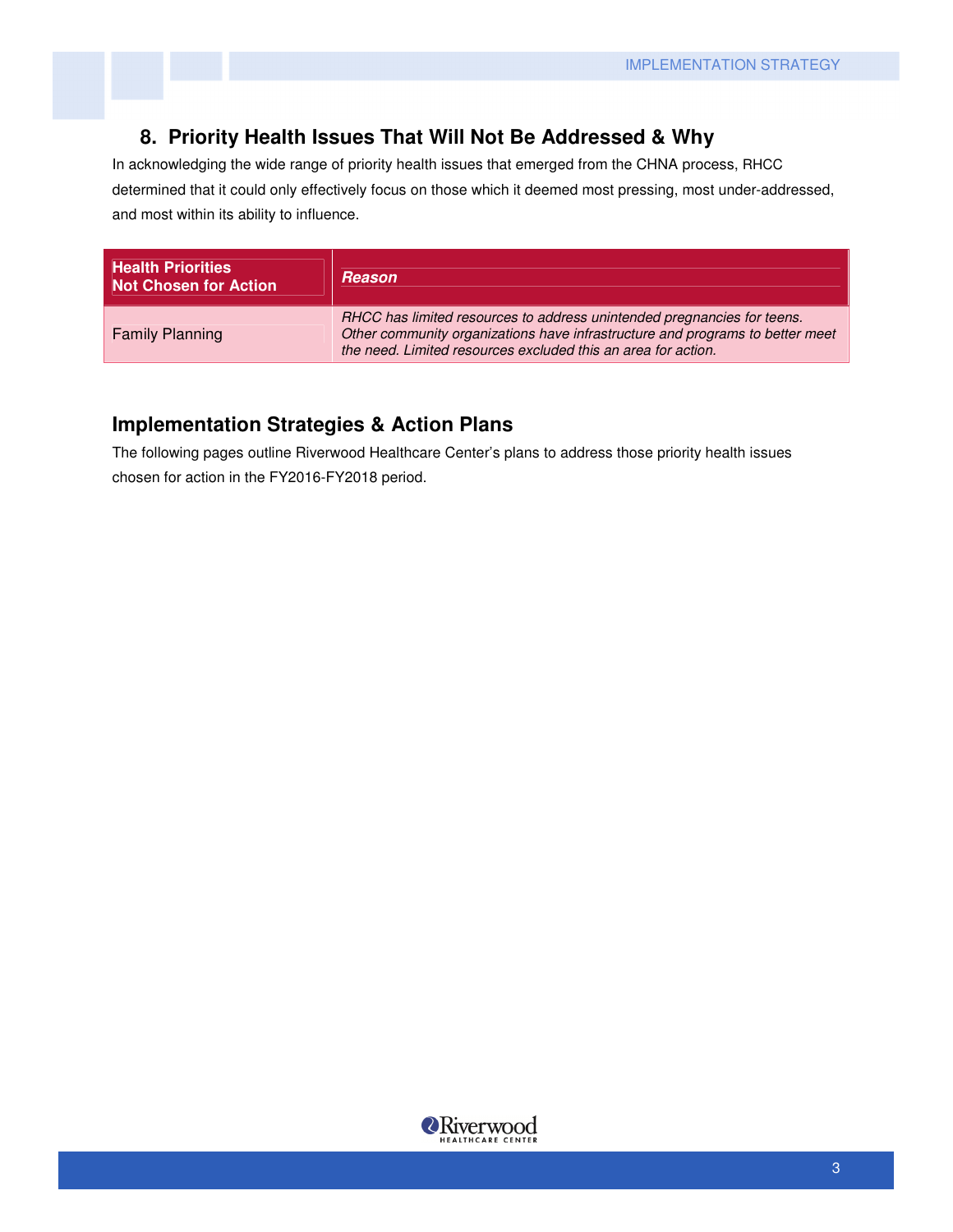| <b>Mental Health</b>                                       |                                                                                                                                                                                                                                                                                                                                                                                                                                                                                                                                                                                                                                                                                                                                                                                                                                                                                                                     |
|------------------------------------------------------------|---------------------------------------------------------------------------------------------------------------------------------------------------------------------------------------------------------------------------------------------------------------------------------------------------------------------------------------------------------------------------------------------------------------------------------------------------------------------------------------------------------------------------------------------------------------------------------------------------------------------------------------------------------------------------------------------------------------------------------------------------------------------------------------------------------------------------------------------------------------------------------------------------------------------|
| <b>Community Partners/</b><br><b>Planned Collaboration</b> | • City & County Law Enforcement<br>• Aitkin County Health & Human Services<br>• Regional mental health agencies                                                                                                                                                                                                                                                                                                                                                                                                                                                                                                                                                                                                                                                                                                                                                                                                     |
| Goal                                                       | Maintain existing mental health and behavioral health services while exploring the<br>feasibility of expanded services.                                                                                                                                                                                                                                                                                                                                                                                                                                                                                                                                                                                                                                                                                                                                                                                             |
| <b>Timeframe</b>                                           | FY2016-FY2018                                                                                                                                                                                                                                                                                                                                                                                                                                                                                                                                                                                                                                                                                                                                                                                                                                                                                                       |
| <b>Scope</b>                                               | This strategy will focus on residents of Aitkin County and the Garrison and Lake Mille<br>Lacs area.                                                                                                                                                                                                                                                                                                                                                                                                                                                                                                                                                                                                                                                                                                                                                                                                                |
| <b>Strategies &amp; Objectives</b>                         | Strategy #1: Implement Patient Centered Healthcare Home in Riverwood's three<br>primary care clinics.<br>Riverwood will pilot a program with a panel of patients who have a mental health<br>diagnosis plus one chronic health condition.<br>Strategy #2: Continue offering Health & Wellness Coaching for patients ongoing.<br>As part of its wellness coaching program, Riverwood will offer wellness coaching<br>and classes.<br>Strategy #3: Develop a core group to explore the feasibility of expanded mental<br>health services.<br>Riverwood is committed to working with stakeholders including Aitkin County Health<br>$\bullet$<br>& Human Services and other community and regional partners to make a difference<br>for mental health patients and families.<br>Riverwood will explore the feasibility of expanding access for mental health patients<br>$\bullet$<br>through tele-psych capabilities. |

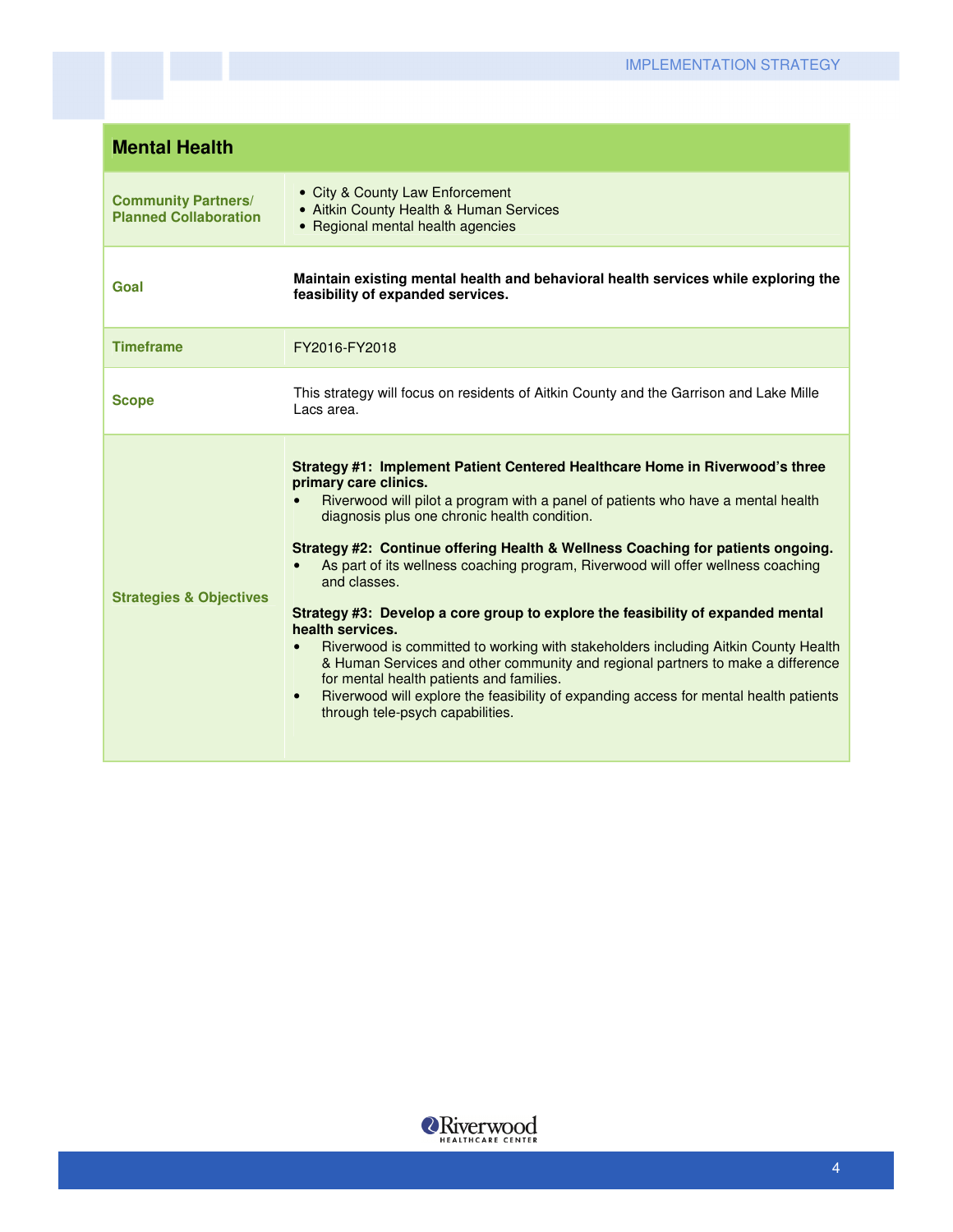## **NUTRITION, PHYSICAL ACTIVITY & WEIGHT**

| <b>Community Partners/</b><br><b>Planned Collaboration</b> | • Aitkin County Public Health<br>• Community Education programs through Aitkin and McGregor Schools<br>• Minnesota Department of Health<br>• Stratis Health                                                                                                                                                                                                                                                                                                                                                                                                                                                                                                                                                                                                                                                                                                                                                                                                                                                                                                                                                                                                                                                                                                                                                                                                                                                |
|------------------------------------------------------------|------------------------------------------------------------------------------------------------------------------------------------------------------------------------------------------------------------------------------------------------------------------------------------------------------------------------------------------------------------------------------------------------------------------------------------------------------------------------------------------------------------------------------------------------------------------------------------------------------------------------------------------------------------------------------------------------------------------------------------------------------------------------------------------------------------------------------------------------------------------------------------------------------------------------------------------------------------------------------------------------------------------------------------------------------------------------------------------------------------------------------------------------------------------------------------------------------------------------------------------------------------------------------------------------------------------------------------------------------------------------------------------------------------|
| Goal                                                       | To improve the health of community residents by encouraging healthy eating,<br>physical activity and weight management.                                                                                                                                                                                                                                                                                                                                                                                                                                                                                                                                                                                                                                                                                                                                                                                                                                                                                                                                                                                                                                                                                                                                                                                                                                                                                    |
| <b>Timeframe</b>                                           | FY2016-FY2018                                                                                                                                                                                                                                                                                                                                                                                                                                                                                                                                                                                                                                                                                                                                                                                                                                                                                                                                                                                                                                                                                                                                                                                                                                                                                                                                                                                              |
| <b>Scope</b>                                               | This strategy will focus on residents of Aitkin County and the Garrison and Lake Mille<br>Lacs area.                                                                                                                                                                                                                                                                                                                                                                                                                                                                                                                                                                                                                                                                                                                                                                                                                                                                                                                                                                                                                                                                                                                                                                                                                                                                                                       |
| <b>Strategies &amp; Objectives</b>                         | Strategy #1: Continue to provide comprehensive wellness programming,<br>including wellness coaching and worksite wellness.<br>Riverwood will provide education on health benefits of and how to lead a more<br>active lifestyle through a quarterly newsletter to Aitkin County and area residents.<br>Riverwood will maintain an on-site fitness center for its staff, as well as wellness<br>$\bullet$<br>coach use in introducing clients to ways to support and maintain their fitness.<br>Strategy #2: Promote healthy eating and offer nutritious meal options.<br>Establish a Farm2Riverwood program where Riverwood will buy and serve fresh<br>$\bullet$<br>farm produce from local famers in its cafeteria and to its hospital patients.<br>Riverwood will support and be a sponsor for the Aitkin Farmers Market.<br>Strategy #3: Encourage and support opportunities for physical activity.<br>Riverwood will promote and support local activities designed to increase physical<br>$\bullet$<br>activity (such as community walks/runs and other fitness & wellness programs).<br>Riverwood will support school sporting and athletic programs.<br>$\bullet$<br>Strategy #4: Train Riverwood staff to support patients on their health and<br>wellness goals.<br>Riverwood's Patient Centered Healthcare Home Care coordinators will be trained<br>and certified by Clinical Health Coaching. |

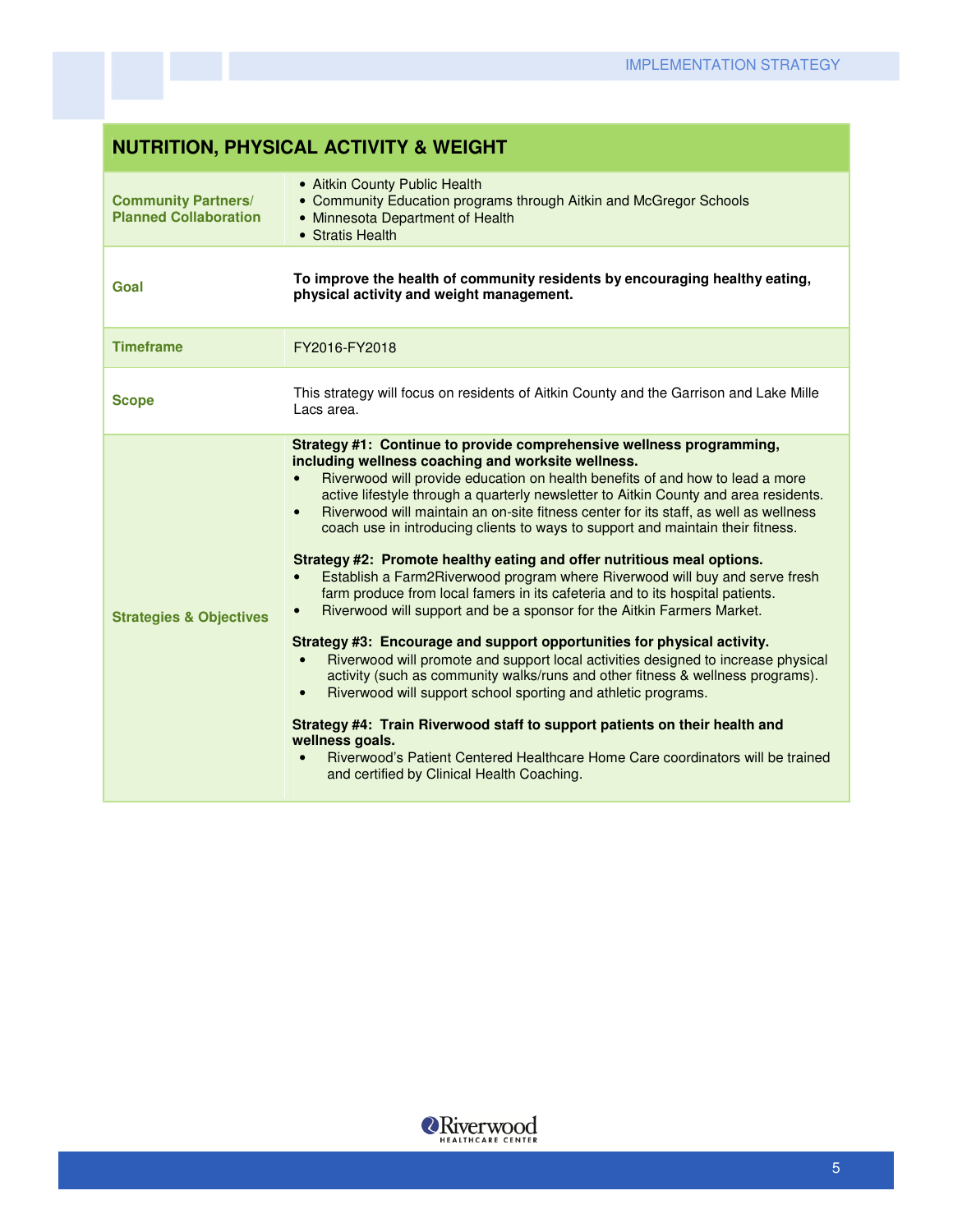| <b>HEART DISEASE &amp; STROKE</b>                          |                                                                                                                                                                                                                                                                                                                                                                                                                                                                                                                                                                                                                                                                                                                                                                                                                                                                                                                                                                                                                                                                                                                                                                                                                                                                                                                                                                                                                                                                                                                                                                                                                                                                                                                                                                                                                                                                                                                                                                                                                                                                                                                                                                                                                                                                                                                                                                                                                                                                                                                                                                                                                                                                  |
|------------------------------------------------------------|------------------------------------------------------------------------------------------------------------------------------------------------------------------------------------------------------------------------------------------------------------------------------------------------------------------------------------------------------------------------------------------------------------------------------------------------------------------------------------------------------------------------------------------------------------------------------------------------------------------------------------------------------------------------------------------------------------------------------------------------------------------------------------------------------------------------------------------------------------------------------------------------------------------------------------------------------------------------------------------------------------------------------------------------------------------------------------------------------------------------------------------------------------------------------------------------------------------------------------------------------------------------------------------------------------------------------------------------------------------------------------------------------------------------------------------------------------------------------------------------------------------------------------------------------------------------------------------------------------------------------------------------------------------------------------------------------------------------------------------------------------------------------------------------------------------------------------------------------------------------------------------------------------------------------------------------------------------------------------------------------------------------------------------------------------------------------------------------------------------------------------------------------------------------------------------------------------------------------------------------------------------------------------------------------------------------------------------------------------------------------------------------------------------------------------------------------------------------------------------------------------------------------------------------------------------------------------------------------------------------------------------------------------------|
| <b>Community Partners/</b><br><b>Planned Collaboration</b> | • Minneapolis Heart Institute<br>• Minnesota Department of Health<br>• Stratis Health<br>• Healthy Northland                                                                                                                                                                                                                                                                                                                                                                                                                                                                                                                                                                                                                                                                                                                                                                                                                                                                                                                                                                                                                                                                                                                                                                                                                                                                                                                                                                                                                                                                                                                                                                                                                                                                                                                                                                                                                                                                                                                                                                                                                                                                                                                                                                                                                                                                                                                                                                                                                                                                                                                                                     |
| Goal                                                       | To help prevent heart disease and stroke and offer access to treatment.                                                                                                                                                                                                                                                                                                                                                                                                                                                                                                                                                                                                                                                                                                                                                                                                                                                                                                                                                                                                                                                                                                                                                                                                                                                                                                                                                                                                                                                                                                                                                                                                                                                                                                                                                                                                                                                                                                                                                                                                                                                                                                                                                                                                                                                                                                                                                                                                                                                                                                                                                                                          |
| <b>Timeframe</b>                                           | FY2016-FY2018                                                                                                                                                                                                                                                                                                                                                                                                                                                                                                                                                                                                                                                                                                                                                                                                                                                                                                                                                                                                                                                                                                                                                                                                                                                                                                                                                                                                                                                                                                                                                                                                                                                                                                                                                                                                                                                                                                                                                                                                                                                                                                                                                                                                                                                                                                                                                                                                                                                                                                                                                                                                                                                    |
| <b>Scope</b>                                               | This strategy will focus on residents of Aitkin County and the Garrison and Lake Mille<br>Lacs area.                                                                                                                                                                                                                                                                                                                                                                                                                                                                                                                                                                                                                                                                                                                                                                                                                                                                                                                                                                                                                                                                                                                                                                                                                                                                                                                                                                                                                                                                                                                                                                                                                                                                                                                                                                                                                                                                                                                                                                                                                                                                                                                                                                                                                                                                                                                                                                                                                                                                                                                                                             |
| <b>Strategies &amp; Objectives</b>                         | Strategy #1: Offer wellness coaching to help individuals reduce their risk factors<br>such as obesity, hypertension, diabetes, etc. for heart disease.<br>The wellness coach will offer in-person visits as well as phone follow-ups.<br>$\bullet$<br>RHCC's on-site fitness center will be used to demonstrate how to use fitness<br>$\bullet$<br>equipment to support and enhance an individual's health and wellness.<br>Strategy #2: Help RHCC patients monitor blood pressure.<br>Riverwood will provide blood pressure cuffs for its patients with hypertension<br>issues to check out for use in monitoring their blood pressure.<br>Strategy #3: Partner with Minneapolis Heart Institute to provide a community<br>education seminar with a cardiology specialist presenter.<br>In addition to the presentation, we will offer heart health handouts and displays to<br>$\bullet$<br>support greater learning among participants.<br>Strategy #4: Participate in Healthy Northland's multi-year Public Health<br>Community Wellness Grant from the Minnesota Department of Health, and the<br>Centers for Disease Control and Prevention to prevent obesity, diabetes, heart<br>disease and stroke.<br>As a partner clinic, work with a Healthy Northland clinical consultant and Stratis<br>$\bullet$<br>Health to monitor measures of heart disease including hypertension control,<br>undiagnosed hypertension and BMI data. The project will also include integrating<br>home blood pressure monitoring into clinical practice.<br>Strategy #5: Riverwood cares for Congestive Heart Failure (CHF) patients via a<br>comprehensive program.<br>At Riverwood, the process of caring for congestive heart failure patients will involve<br>a protocol that is initiated upon hospital admission with multidisciplinary staff<br>consulting on each patient.<br>Upon hospital admission, CHF patients will receive a special handbook, which is<br>$\bullet$<br>reviewed with the patient and family. We will encourage patients to use the<br>handbook at home as it has information on when to call the doctor, when to come in<br>to the ER, a weight log, a walking log, and questions to ask your doctor in<br>preparation for clinic visits.<br>We will also provide scales free of charge to CHF patients for daily weight tracking.<br>$\bullet$<br>Strategy #6: Use Minnesota Community Measures as a trusted source of health<br>data to improve health and the patient experience.<br>Clinical staff will use the V4 set of four treatment goals that, when reached together,<br>represent the gold standard for managing vascular disease. |

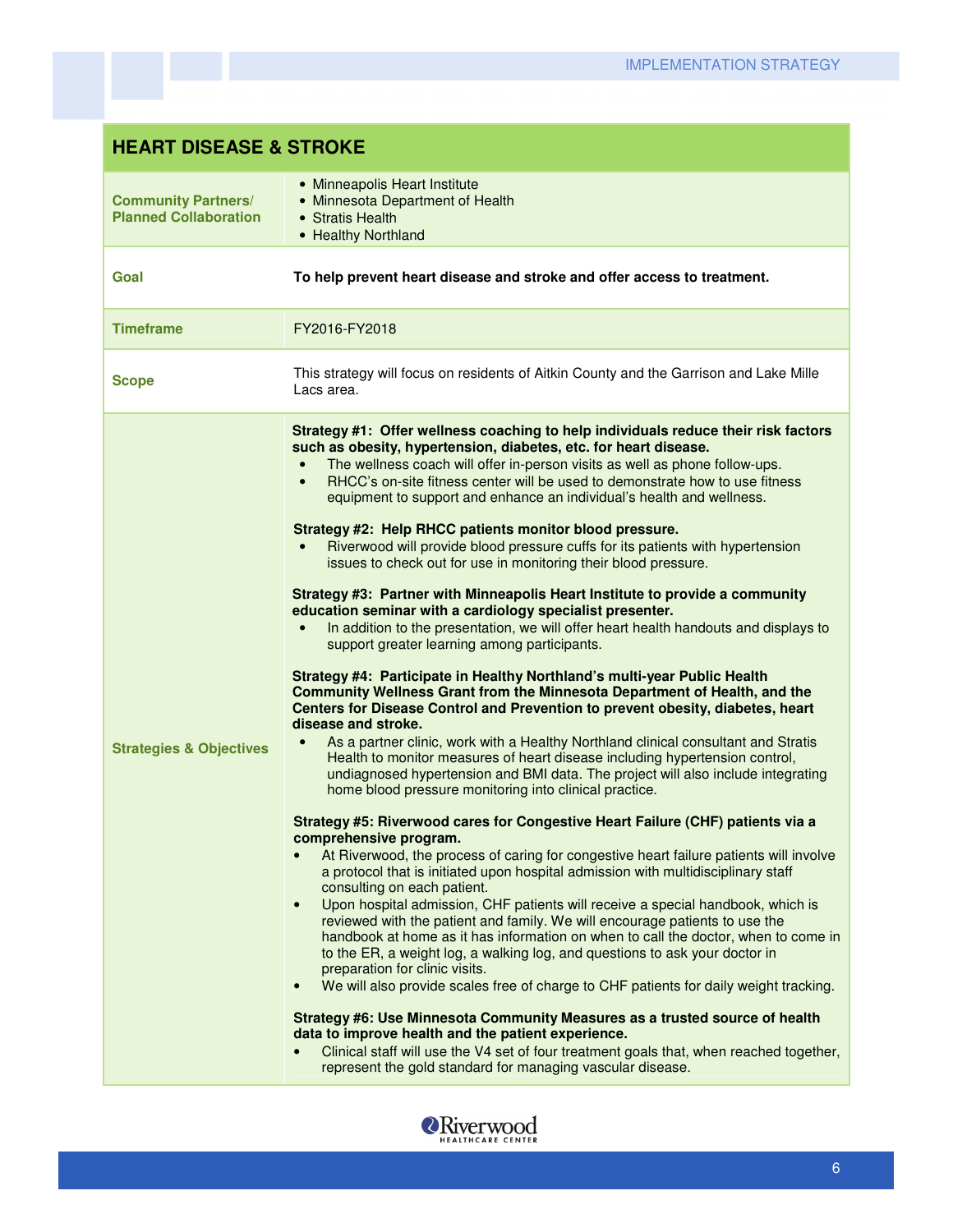| <b>DIABETES</b>                                            |                                                                                                                                                                                                                                                                                                                                                                                                                                                                                                                                                                                                                                                                                                                                                                                                                                                                                                                                                                                                                                                                                                                                                                                                                                                                                                                                                                                                                                                                                                                                                                                                                                                                                                                                                                                                                                                                                                                                                                          |
|------------------------------------------------------------|--------------------------------------------------------------------------------------------------------------------------------------------------------------------------------------------------------------------------------------------------------------------------------------------------------------------------------------------------------------------------------------------------------------------------------------------------------------------------------------------------------------------------------------------------------------------------------------------------------------------------------------------------------------------------------------------------------------------------------------------------------------------------------------------------------------------------------------------------------------------------------------------------------------------------------------------------------------------------------------------------------------------------------------------------------------------------------------------------------------------------------------------------------------------------------------------------------------------------------------------------------------------------------------------------------------------------------------------------------------------------------------------------------------------------------------------------------------------------------------------------------------------------------------------------------------------------------------------------------------------------------------------------------------------------------------------------------------------------------------------------------------------------------------------------------------------------------------------------------------------------------------------------------------------------------------------------------------------------|
| <b>Community Partners/</b><br><b>Planned Collaboration</b> | • Aitkin County Public Health<br>• Minnesota Department of Health<br>• Stratis Health                                                                                                                                                                                                                                                                                                                                                                                                                                                                                                                                                                                                                                                                                                                                                                                                                                                                                                                                                                                                                                                                                                                                                                                                                                                                                                                                                                                                                                                                                                                                                                                                                                                                                                                                                                                                                                                                                    |
| Goal                                                       | To help prevent diabetes and help those with diabetes to better manage this<br>disease for better health.                                                                                                                                                                                                                                                                                                                                                                                                                                                                                                                                                                                                                                                                                                                                                                                                                                                                                                                                                                                                                                                                                                                                                                                                                                                                                                                                                                                                                                                                                                                                                                                                                                                                                                                                                                                                                                                                |
| <b>Timeframe</b>                                           | FY2016-FY2018                                                                                                                                                                                                                                                                                                                                                                                                                                                                                                                                                                                                                                                                                                                                                                                                                                                                                                                                                                                                                                                                                                                                                                                                                                                                                                                                                                                                                                                                                                                                                                                                                                                                                                                                                                                                                                                                                                                                                            |
| <b>Scope</b>                                               | This strategy will focus on residents of Aitkin County and the Garrison and Lake Mille<br>Lacs area.                                                                                                                                                                                                                                                                                                                                                                                                                                                                                                                                                                                                                                                                                                                                                                                                                                                                                                                                                                                                                                                                                                                                                                                                                                                                                                                                                                                                                                                                                                                                                                                                                                                                                                                                                                                                                                                                     |
| <b>Strategies &amp; Objectives</b>                         | Strategy #1: Offer National Diabetes Prevention Program, a 16-week class series<br>to promote healthy lifestyles and weight management.<br>• Riverwood will partner with local organizations serving community residents and<br>seniors to get the word out about this prevention program.<br>Strategy #2: Offer diabetes education to patients who are newly diagnosed with<br>diabetes and existing patients.<br>Individual appointments and group classes will be made available to newly<br>$\bullet$<br>diagnosed and existing patients with a medical provider's referral for instruction of<br>self-blood glucose monitoring; initiation or adjustments of oral medications, insulin<br>and other therapies; Insulin pump assessment/initiation; Continuous Glucose<br>Monitoring System (iPro); and Diabetes nutrition support.<br>Riverwood will continue to offer diabetes education to the community through<br>$\bullet$<br>outreach activities such as seminars, health fairs or newsletter articles.<br>Strategy #3: Use Minnesota Community Measures (MNCM) as a trusted source of<br>health data to improve health and the patient experience.<br>Integrate D5 resources created by MNCM to make it easier for people with diabetes<br>to work with their healthcare providers to set and achieve goals to better manage<br>their condition.<br>Strategy #4: Participate in Healthy Northland's multi-year Public Health<br>Community Wellness Grant from the Minnesota Department of Health, and the<br>Centers for Disease Control and Prevention to prevent obesity, diabetes, heart<br>disease and stroke.<br>As a partner clinic, Riverwood will work with a Healthy Northland clinical consultant<br>and Stratis Health to monitor measures of pre-diabetes and diabetes, including<br>blood sugar levels, BMI data and hypertension control.<br>Link patients to evidence-based self-management programs for diabetes<br>$\bullet$<br>prevention. |
|                                                            |                                                                                                                                                                                                                                                                                                                                                                                                                                                                                                                                                                                                                                                                                                                                                                                                                                                                                                                                                                                                                                                                                                                                                                                                                                                                                                                                                                                                                                                                                                                                                                                                                                                                                                                                                                                                                                                                                                                                                                          |

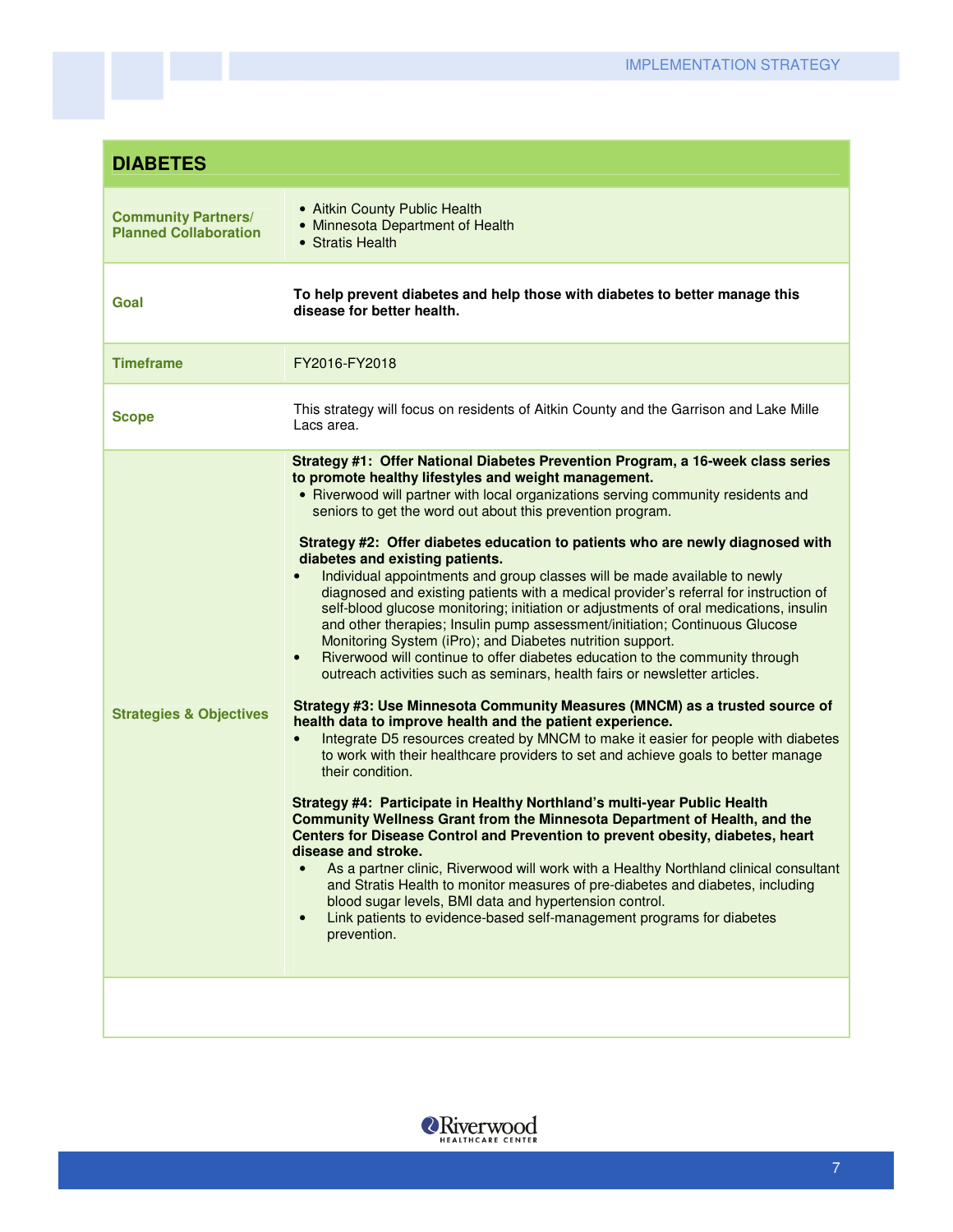### **ACCESS TO HEALTH CARE**

| <b>Community Partners/</b><br><b>Planned Collaboration</b> | • CentraCare Health                                                                                                                                                                                                                                                                                                                                                                                                                                                                                                                                                                                                                                                                                                                                                                                                                                                                                                                                                                                                                                                                                                                         |
|------------------------------------------------------------|---------------------------------------------------------------------------------------------------------------------------------------------------------------------------------------------------------------------------------------------------------------------------------------------------------------------------------------------------------------------------------------------------------------------------------------------------------------------------------------------------------------------------------------------------------------------------------------------------------------------------------------------------------------------------------------------------------------------------------------------------------------------------------------------------------------------------------------------------------------------------------------------------------------------------------------------------------------------------------------------------------------------------------------------------------------------------------------------------------------------------------------------|
| Goal                                                       | To support enhanced access to primary and specialty care services.                                                                                                                                                                                                                                                                                                                                                                                                                                                                                                                                                                                                                                                                                                                                                                                                                                                                                                                                                                                                                                                                          |
| <b>Timeframe</b>                                           | FY2016-FY2018                                                                                                                                                                                                                                                                                                                                                                                                                                                                                                                                                                                                                                                                                                                                                                                                                                                                                                                                                                                                                                                                                                                               |
| <b>Scope</b>                                               | This strategy will focus on residents of Aitkin County and the Garrison and Lake Mille<br>Lacs area.                                                                                                                                                                                                                                                                                                                                                                                                                                                                                                                                                                                                                                                                                                                                                                                                                                                                                                                                                                                                                                        |
| <b>Strategies &amp; Objectives</b>                         | Strategy #1: Recruit physicians and advanced practice providers to provide<br>primary care across Riverwood's clinics.<br>Riverwood will continue to actively recruit and hire practitioners as access needs<br>change and evolve.<br>Strategy #2: Strengthen and expand specialty care services in Aitkin to meet<br>identified healthcare needs of local residents.<br>Riverwood will continue to assess the specialty care needs within the service area<br>and seek out appropriate partnerships in support of enhanced access where<br>necessary and feasible.<br>Strategy #3: Riverwood will explore the feasibility of developing a local kidney<br>dialysis unit in Aitkin.<br>Riverwood will pursue a potential partnership with CentraCare Health to bring a<br>kidney dialysis unit to Aitkin.<br>Strategy #4: Riverwood offers Financial Counseling for those underinsured or<br>uninsured patients having difficulty paying their medical bills.<br>Riverwood will continue to actively work with uninsured patients to identify any and<br>all health insurance coverage options in support of enhanced access to healthcare. |
|                                                            |                                                                                                                                                                                                                                                                                                                                                                                                                                                                                                                                                                                                                                                                                                                                                                                                                                                                                                                                                                                                                                                                                                                                             |
|                                                            |                                                                                                                                                                                                                                                                                                                                                                                                                                                                                                                                                                                                                                                                                                                                                                                                                                                                                                                                                                                                                                                                                                                                             |

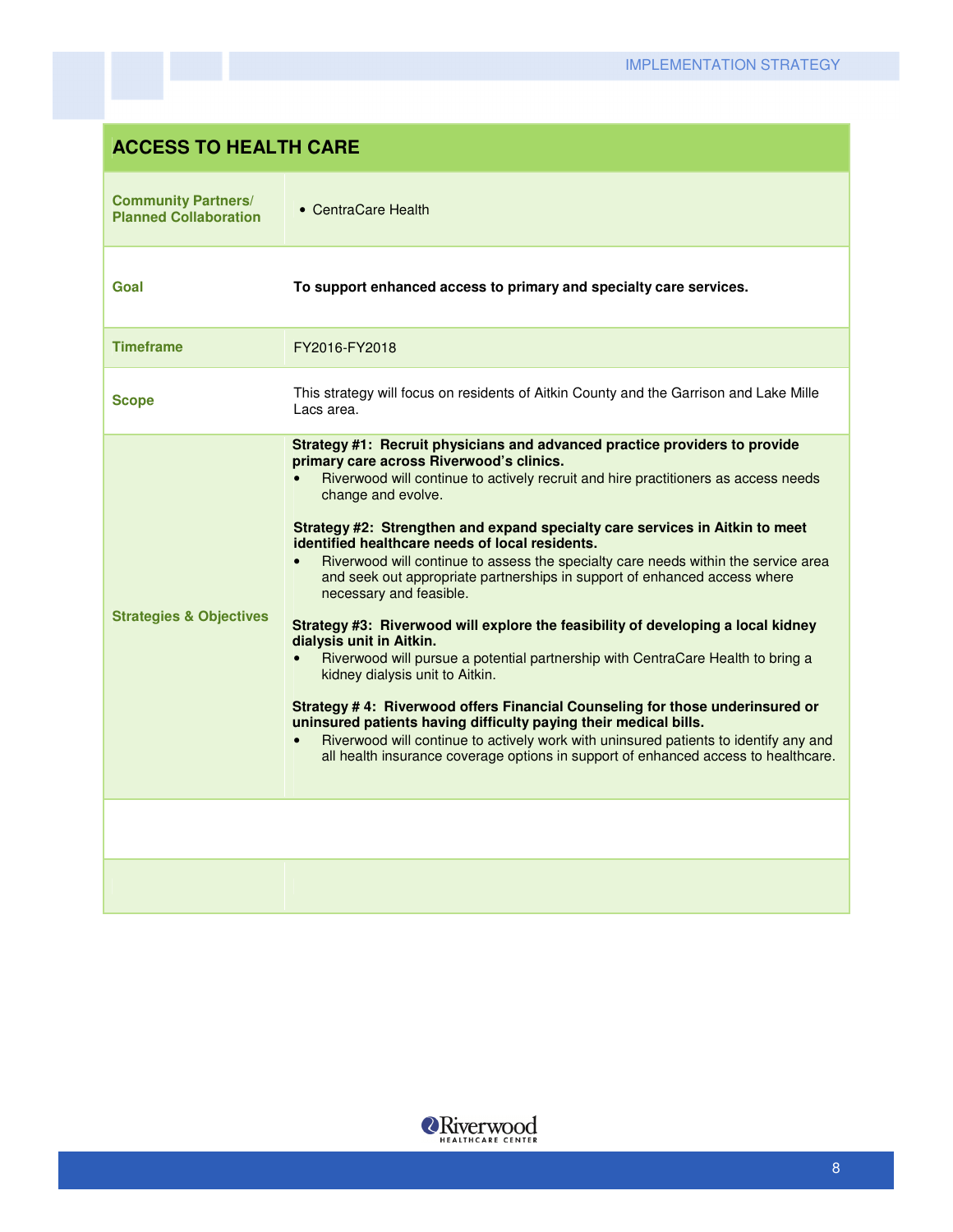| <b>INJURY &amp; VIOLENCE</b>                               |                                                                                                                                                                                                                                                                                                                                                                                                                                                                                                                                                                                                            |
|------------------------------------------------------------|------------------------------------------------------------------------------------------------------------------------------------------------------------------------------------------------------------------------------------------------------------------------------------------------------------------------------------------------------------------------------------------------------------------------------------------------------------------------------------------------------------------------------------------------------------------------------------------------------------|
| <b>Community Partners/</b><br><b>Planned Collaboration</b> | • Toward Zero Deaths (Minnesota traffic safety program)<br>• City and County Law Enforcement                                                                                                                                                                                                                                                                                                                                                                                                                                                                                                               |
| Goal                                                       | To help prevent harm to individuals from injuries and violence.                                                                                                                                                                                                                                                                                                                                                                                                                                                                                                                                            |
| <b>Timeframe</b>                                           | FY2016-FY2018                                                                                                                                                                                                                                                                                                                                                                                                                                                                                                                                                                                              |
| <b>Scope</b>                                               | This strategy will focus on residents of Aitkin County and the Garrison and Lake Mille<br>Lacs area.                                                                                                                                                                                                                                                                                                                                                                                                                                                                                                       |
| <b>Strategies &amp; Objectives</b>                         | Strategy #1: Offer Level III Trauma Care for victims of accidents and other trauma<br>incidents.<br>Riverwood will annually provide community outreach awareness of its designation<br>as a Level III Trauma Center.<br>Strategy #2: Promote awareness of community classes and campaigns.<br>Riverwood will help publicize a Falls Prevention class offered annually in Aitkin by<br><b>Aitkin County CARE.</b><br>Riverwood will help promote awareness on dangers of texting and/or drinking<br>$\bullet$<br>alcohol and driving through the local TZD (Toward Zero Deaths) traffic safety<br>campaign. |
|                                                            |                                                                                                                                                                                                                                                                                                                                                                                                                                                                                                                                                                                                            |